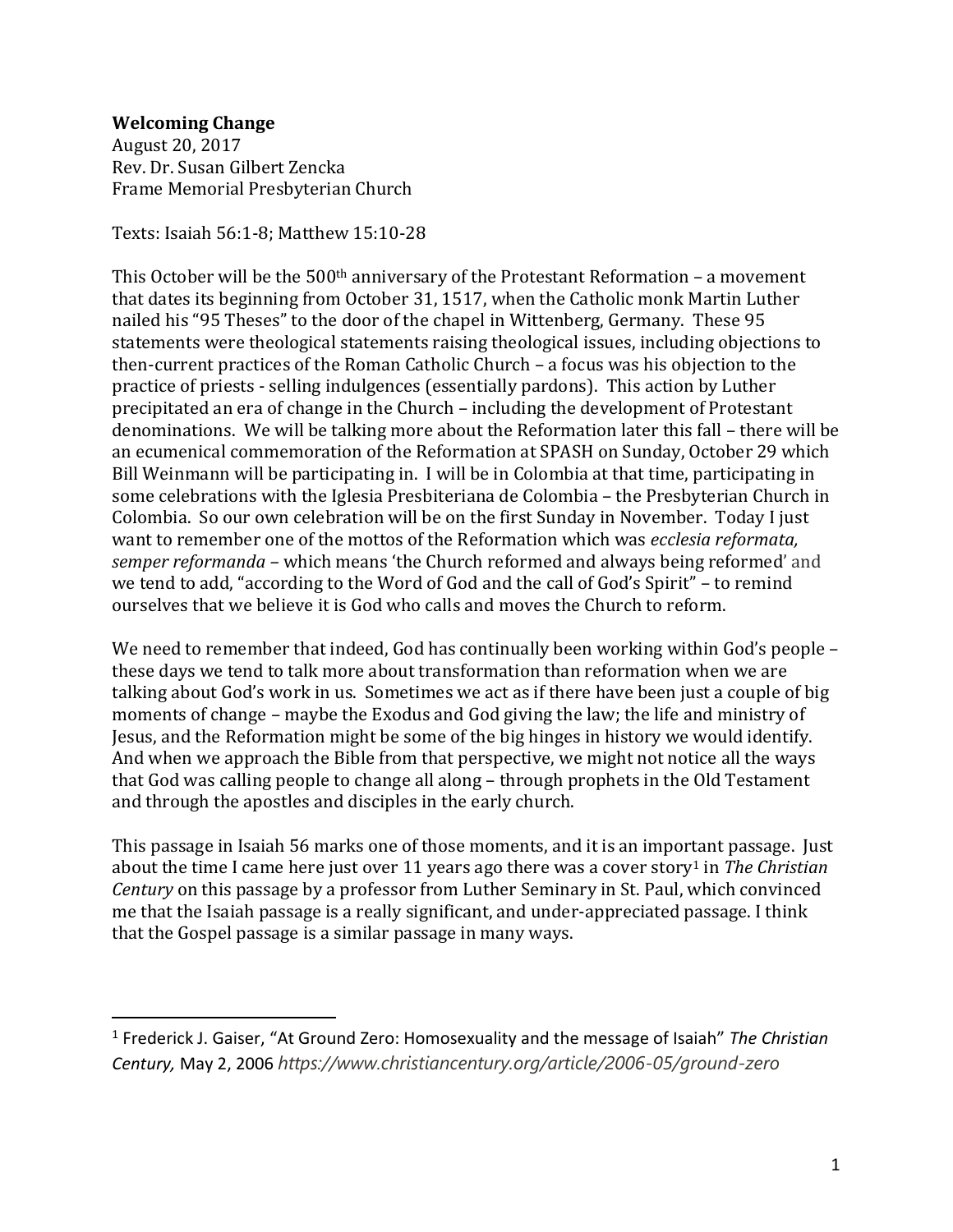So let me give a little background to the passage from Isaiah. It is the opening chapter in the section of Isaiah known as "Third Isaiah" – written as the people of Israel were returning from exile and discerning how to reconstitute themselves as a nation and as a body of faithful people. The Temple had been destroyed when Babylon had invaded. So the people were wondering, just as in the Reformation, what would worship look like? What would faithful living look like? Indeed, these are questions that many people are asking these days as well. We have often asked the question here, "How, then, shall we live?" That is, in light of our faith, or as we reflect on a certain passage, how might our living be shaped?

And the answers that come in this passage were, one might say, transformative. Earlier religious practice had focused on the Temple, purity, and ritual sacrifice. And there had been teachings, both in Leviticus and in Deuteronomy, that had excluded some people from worship at the Temple. Among those excluded were eunuchs – that is, men whose sexual organs had been damaged or were missing – and certain immigrants.

We are familiar with the teachings of Jesus that start out, "You have heard it said..." and continue on with "but I say to you" as he takes a teaching from the Old Testament and changes it. An example would be " "You have heard that it was said, "You shall love your neighbor and hate your enemy.' But I say to you, Love your enemies and pray for those who persecute you, so that you may be children of your Father in heaven; for he makes his sun rise on the evil and on the good, and sends rain on the righteous and on the unrighteous." This shift in Isaiah 56 is equally profound, because the earlier teachings had prohibited eunuchs from even making an offering, and some immigrants weren't allowed to attend worship. But in this passage, Isaiah says that eunuchs who have join in the faith practices of Israel will be full members of the community and God promises them a heritage greater than sons and daughters – a meaningful promise indeed to these who cannot have children. Immigrants, too, are welcomed – even given the possibility of serving as priests. The welcome to others is not skimpy or symbolic – it is a full welcome into the community of faith.

And there is really no mention of sacrifice here – what God asks instead is what – anyone notice? Act justly, do what is righteous, and keep the Sabbath. While Sabbath had been given as a commandment as far back as Genesis, and again with the Ten Commandments, it hadn't really been stressed. But in this passage, keeping the Sabbath and living justly are what God asks for worship. God is asking for us to worship – to show our love for God – by the way we live our lives: following God's own examples of keeping the Sabbath and seeking justice.

And this change is within the Old Testament – people are coming to a new understanding of what God wants from them within the Old Testament. This is very significant. God's revelation and God's reformation are both ongoing. It's not "one and done" – and either God is changing (which is a difficult idea for some to consider), or peoples' understanding of God is changing. And over at least the next two chapters, God and the prophet continue to expound a vision of religious practice centered in justice-seeking and Sabbath-keeping rather than fasting and sacrifice. An important dimension of this change is that the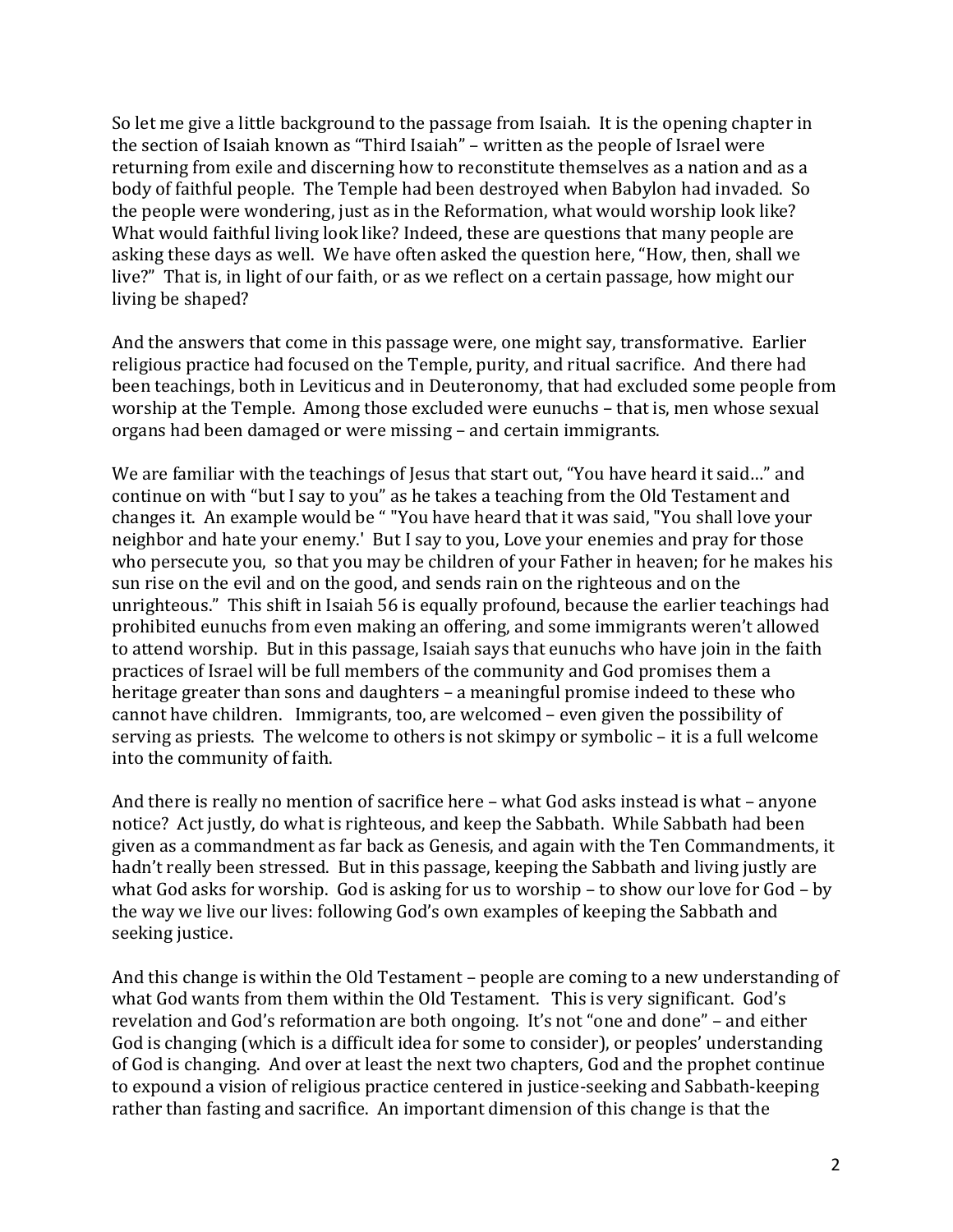religious life will be directly practiced by the people, instead of by the priests on behalf of the people. Finally, the other shift is that these changes are a move toward greater inclusivity. God is opting to move toward increased inclusivity rather than increased purity. And the people are called to undertake welcome as a spiritual practice.

With this as background, let's look at today's Gospel story, which is definitely NOT one of my favorites. These two episodes will also end up dealing with both purity and inclusion. In the first episode, Jesus is having a dispute with the Pharisees, one which seems to focus on questions of purity. Let me explain – much of "the Law" beyond the Ten Commandments was regulations concerning cleanliness or dietary regulations – and Jesus addresses each of these issues in this dispute. Earlier he and the Pharisees were having a discussion about the Law, and particularly about ritual hand-washing, and Jesus enlarges the conversation to include food. And he shifts the emphasis in faithfulness from purity to ethics – eating permitted foods (what goes into the mouth) is not as important as what you say to people (what comes out of the mouth). How we treat other people is more important than meeting purity standards. Again, the emphasis is on how we live our lives.

But then, in the second episode, Jesus seems to struggle with this a little himself. As one commentator has written, Jesus seems to be 'caught with his compassion down.' A Canaanite woman approaches him asking that he heal her daughter. The woman is an outsider on several levels: she is different ethnically (an indigenous Canaanite), she is a Gentile, she is a woman. Moreover, there is a demon in her daughter, and the woman fails to follow social norms which would require a woman to be reserved in public and to avoid talking with a man outside her family. She does not regard these barriers as insurmountable. But Jesus initially at least responds with all the prejudices of his time. His initial response is perhaps the worst: he ignores her. Jesus who treats each person before him with the most important gift, the gift of his attention, reduces her to a nonentity. It is the disciples who take notice of her, and they only do that to urge him to send her away. He comments at this point that he has come for the lost sheep of Israel. He doesn't even say it to her. She doesn't count. She is an outsider.

Nevertheless, she persisted. She kneels before him. She calls him Lord. She asks for help. And at this point he talks directly to her, but what does he say? "It is not fair to take the children's food and throw it to the dogs." When he finally does speak to her, he is pointedly insulting. He dehumanizes her, calling her and her daughter 'dogs.' How are we to understand this? The Jesus who said to "love your enemies" is behaving about as badly as we can imagine. First, he treats her as a nonentity, then only elevates her to animal status. She is the one who shows us how to behave, not Jesus. She doesn't let his words define her. She pushes on, and turns his insult to her own benefit in the same kind of cleverness that Jesus often shows with the Pharisees. She doesn't try to change his perception of her, she engages him on his terms saying, "Yes, Lord, yet even the dogs eat the crumbs that fall from their master's table." And, whereas he had ignored her and then castigated her, she recognizes him and acknowledges who he is, calling him Lord.

Is it that recognition that impresses him, or her persistence, or her cleverness? All of these, by the way, are in contrast with the occasional behavior of even his disciples who from time